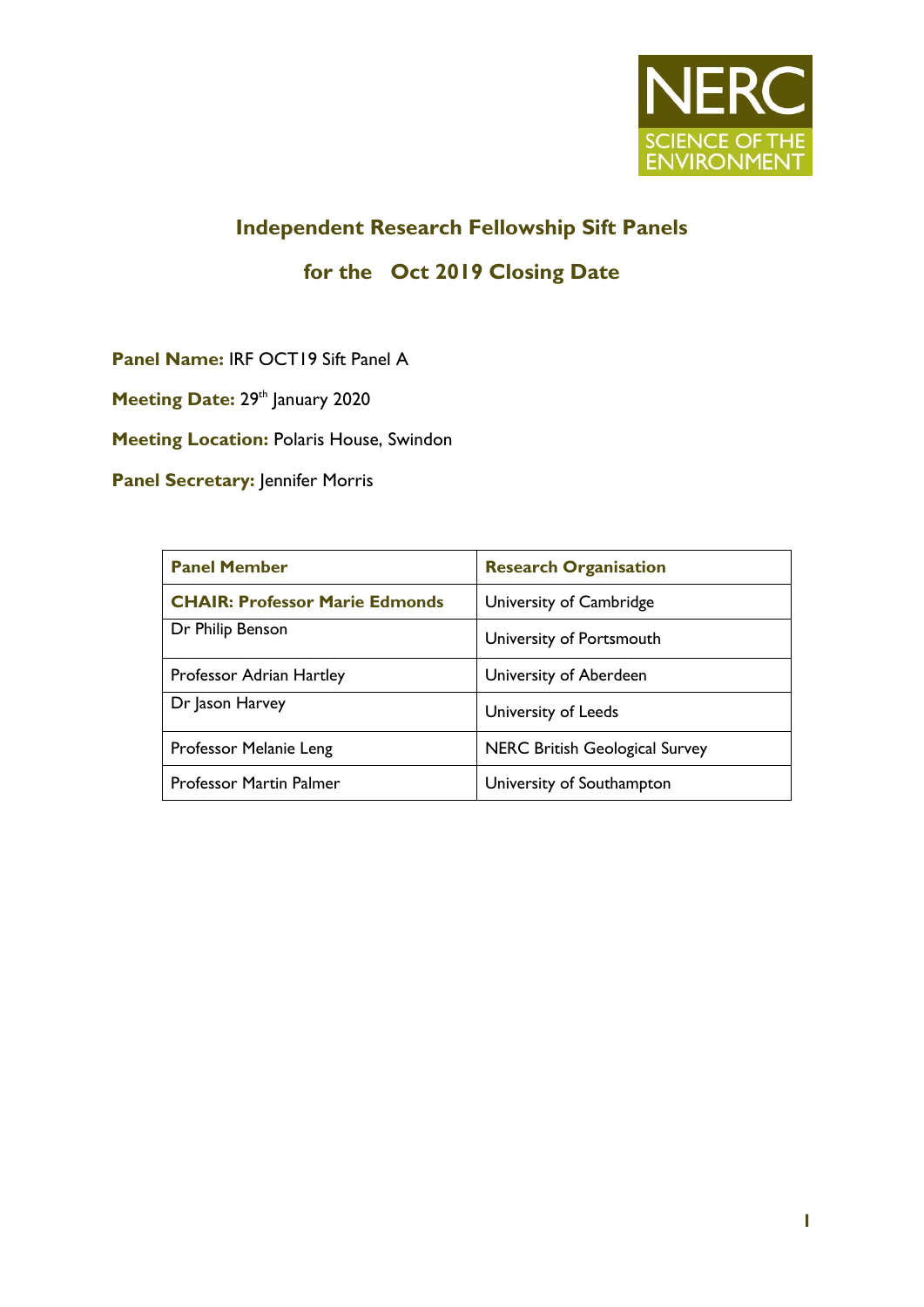

# **Independent Research Fellowship Sift Panels**

### **for the Oct 2019 Closing Date**

**Panel Name:** IRF OCT19 Sift Panel B

Meeting Date: 4<sup>th</sup> February 2020

**Meeting Location:** Polaris House, Swindon

**Panel Secretary: Daniel Knight** 

| <b>Panel Member</b>                      | <b>Research Organisation</b>    |
|------------------------------------------|---------------------------------|
| <b>CHAIR: Professor Richard Williams</b> | University of Liverpool         |
| Dr Paul Halloran                         | <b>Exeter University</b>        |
| Professor Mark Brandon                   | <b>Open University</b>          |
| Professor Ian Renfrew                    | University of East Anglia       |
| Dr (James) Alexander Brearly             | <b>British Antarctic Survey</b> |
| Dr Jacqueline Russell                    | Imperial College London         |
| Dr Kelly Redeker                         | <b>York University</b>          |